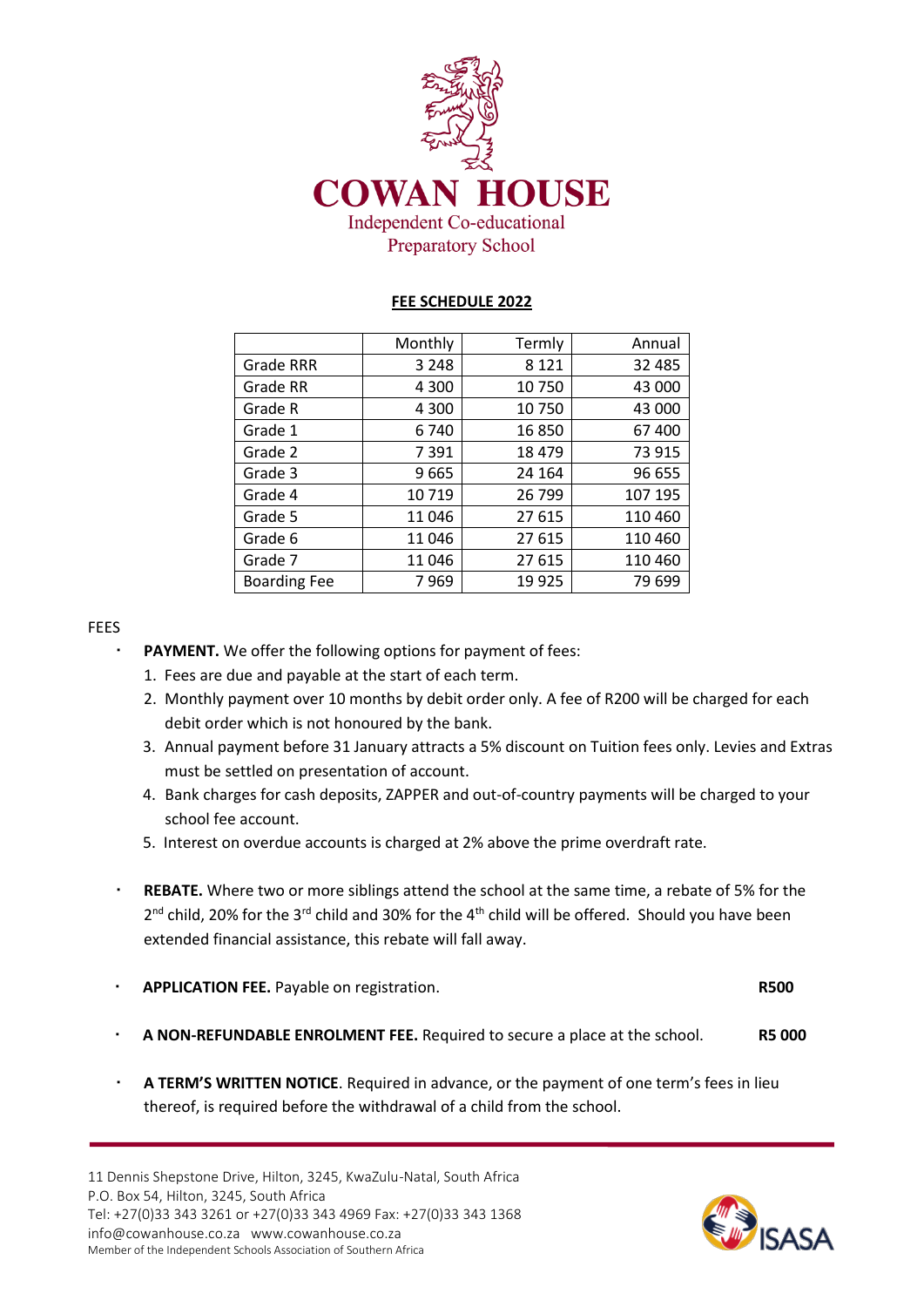### **LEVIES**

- **TERMLY CHARGE.** Grade RR Grade 7: For the loan of text books, workbooks, art, limited printing/photocopying, routine medical attention, sport and cultural catering as well as transport to most sporting events and some cultural events. Personal Accident Insurance is included in this charge. Costs for special events and grade tours, as well as trips to Doctors, will be charged separately. **R695.75 per term**
- **CAPITAL DEVELOPMENT LEVY.** Payable either as a lump sum of **R7 000** on enrolment or alternatively as a termly charge as set in the annual fee schedule. This is used solely for the development of facilities and is administered by the Board of Directors. The current levy is **R250 per term**, per Grade RR – Grade 7 pupil (maximum of R500 per family/term).
- **LUNCH**. Available for Day Scholars. **R1 200.00 per term**

**LANGUAGE & LITERACY PROGRAMME.** Grade R – Grade 3 (oldest sibling only) **R285 per term**

### INCIDENTALS

- **TRANSPORT.** Children who use the bus to Howick and Merrivale will be charged **R765 per term**. Casual trips on the Howick bus will be charged at R29.00 per ride. For the morning only Pietermaritzburg and Garlington bus, the charge is **R379.50 per term** or R22.00 per ride. These costings will be reviewed according to the demand and the petrol price, and the price may increase during the course of the year.
- **OUT OF COUNTRY DEPOSIT.** A refundable deposit of one term's fees payable in advance is charged for pupils from outside South Africa.
- **CASUAL BOARDING.** A daily rate of R300 will be charged for day scholar children staying in boarding for short periods. A daily rate of R185 will be charged for pupils who stay overnight for school functions such as a play rehearsal.
- **LINEN FEE.** A fee of R300 is charged on a boarder's first account.
- **POCKET MONEY.** All boarders must have a minimum of R500 pocket money per term, which includes tuck shop purchases and most weekend outings. All pocket money must be handed in to the House Mother or the Head of Boarding, in a sealed and clearly marked envelope.
- **PRIVATE TUITION.** Extra mural lessons are available for Tennis, Horse-riding, Karate, Modern & Tap Dancing, Ballet, Piano, Guitar and other musical instruments. The fee for these lessons are set by the teacher/coach concerned and a term's notice is required when withdrawing from these.
- PARENTS' ASSOCIATION LEVIES. The Parents' Association charge a levy annually in lieu of fundraising. This is agreed on each year at their AGM and is debited to the school fee account.